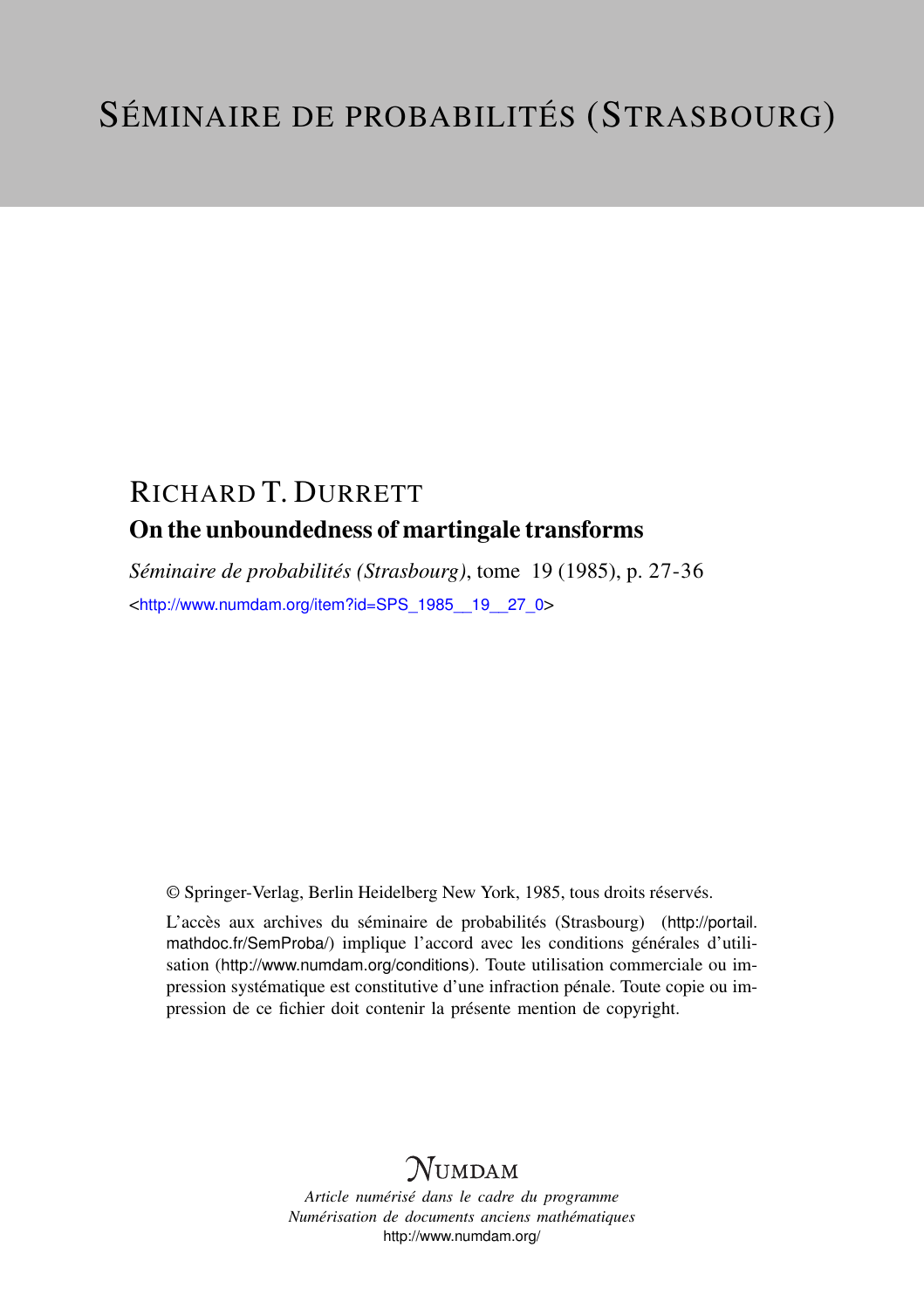### ON THE UNBOUNDEDNESS OF MARTINGALE TRANSFORMS

### R. Durrett, UCLA

The starting point for our investigation is an observation of Stein and Weiss (1959) or more precisely Davis' (1973) proof of this fact. To state their results and explain our motivation, we will need a number of definitions:

Let  $B_t$  be a two dimensional Brownian motion. Let  $D = \{z: |z| < 1\}$ Let  $\tau = \inf\{t: B_{+} \neq 0\}$ Let  $E \subseteq \partial D$  and let  $u(x) = P_x(B_x \in E)$ .

Finally let  $v(x)$  be the "harmonic conjugate" of  $u:$  i.e. the unique function with  $v(0) = 0$  which makes  $u + iv$  an analytic function.

The function u is an object which has been much studied by probabilists (see e.g. Port and Stone (1978), F. Knight (1981), or Chung (1982)) and it is well known that u is harmonic in D and

(1) 
$$
\lim_{t \uparrow \tau} u(B_t) = 1_E(B_\tau) \quad a.s.
$$

Stein and Weiss' result shows that u's harmonic conjugate is also special.

(2) lim  $v(B_+)$  exists a.s. and furthermore the distribution of the limit depends only on  $P_0(B_\tau \in E)$ .

Stein and Weiss proved (2) by supposing E was a finite union of intervals and then patiently finding the places where  $v(e^{i\theta}) > y$ . See pp. 273-274. In (1973) Davis gave the following proof of their result which makes the conclusion obvious.

Proof of (2). Itô's formula implies that if  $t < \tau$ 

$$
u(B_t) = \int_0^t \nu u(B_s) \cdot dB_s
$$
  

$$
v(B_t) = \int_0^t \nu v(B_s) \cdot dB_s
$$

and the Cauchy Riemann equations:

$$
\frac{\partial v}{\partial x} = -\frac{\partial u}{\partial y} \qquad \frac{\partial v}{\partial y} = \frac{\partial u}{\partial x}
$$

imply  $\nabla u \cdot \nabla v = 0$  and  $|\nabla u| = |\nabla v|$  so it follows from Levy's theorem (see Meyer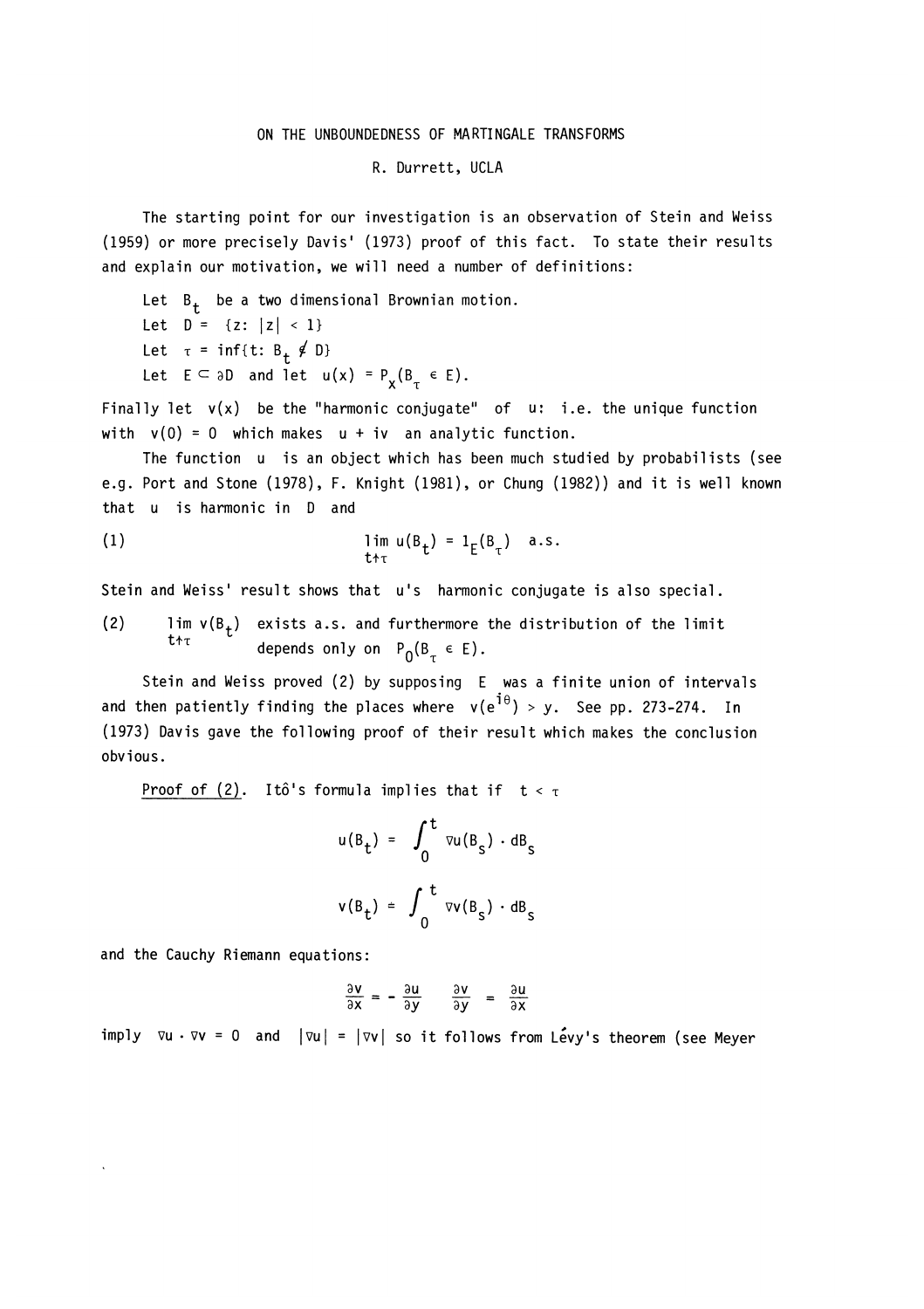(1976), or Durrett (1984), Section 2.11) that  $(u(B_t), v(B_t))t < \tau$  is a time change of a Brownian motion  $\overline{B}_{11}$  run for a random amount of time  $u < \sigma$ .

To prove (2) we will show that  $\sigma = T = \inf \{u: \overline{B}_{\Pi}^1 \notin (0,1)\}\.$  If we discard the trivial cases  $P_0(B_\tau \in E) = 0$  or 1 then  $0 < u(x) < 1$  for  $x \in D$  and hence  $u(B_+) \in (0,1)$  for  $t < \tau$  so  $\sigma \geq T$ . (1) shows we cannot have  $\sigma > T$  so we must have  $\sigma = T$ .

To motivate our generalization we begin by redescribing the relationship between u and v. It is well known (see Meyer (1976) or Durrett (1984), Section 2.14) that

(3) If 
$$
X \in \sigma(B_t, t \ge 0)
$$
 has  $EX = 0$  and  $EX^2 < \infty$  then  

$$
X = \int_0^\infty H_s \cdot dB_s
$$

where

$$
EX^{2} = E \int_{0}^{\infty} |H_{s}|^{2} ds.
$$

Let  $A$  be a  $d \times d$  matrix. Since

$$
E \int_0^\infty |AH_s|^2 ds \le E \int_0^\infty C|H_s|^2 ds = CEX^2 < \infty
$$

the Burkholder Gundy inequalities (see Meyer (1976) or Durrett (1984), Section 6.3) imply that  $\int_{0}^{t}$  AH<sub>S</sub>  $\cdot$  dB<sub>S</sub> is an L<sup>2</sup> bounded martingale so we can define a new random variable by setting

$$
A \star X = \int_0^\infty AH_s \cdot dB_s
$$

(see Durrett (1984), Section 6.6 for more details).

A \* X is called a martingale transform. If d = 2 and we let  $A = \begin{pmatrix} 0 & -1 \\ 1 & 0 \end{pmatrix}$ ,  $X = 1_{(B \in E)}$  then using the notation introduced in the proof of (2) the Cauchy Riemann<sup>T</sup>equations can be written as  $\nabla v = Avu$ , and it follows that  $A * X = v(B<sub>+</sub>)$ .

With conjugation identified as a martingale transform, it becomes natural to ask when (2) holds for martingale transforms. Tracing back through the proof of (2) gives the following result:

(4) Suppose A satisfies (a)  $y \cdot Ay = 0$  and (b)  $|y| = |Ay|$  for all  $y \in R^d$ then the distribution of  $A * 1_B$  depends only on  $P(B)$ .

Unfortunately matrices which satisfy both (a) and (b) are rare. There are none if d is odd because such matrices must have a real eigenvector and yet

 $(a) \Rightarrow$  there is no nonzero real eigenvalue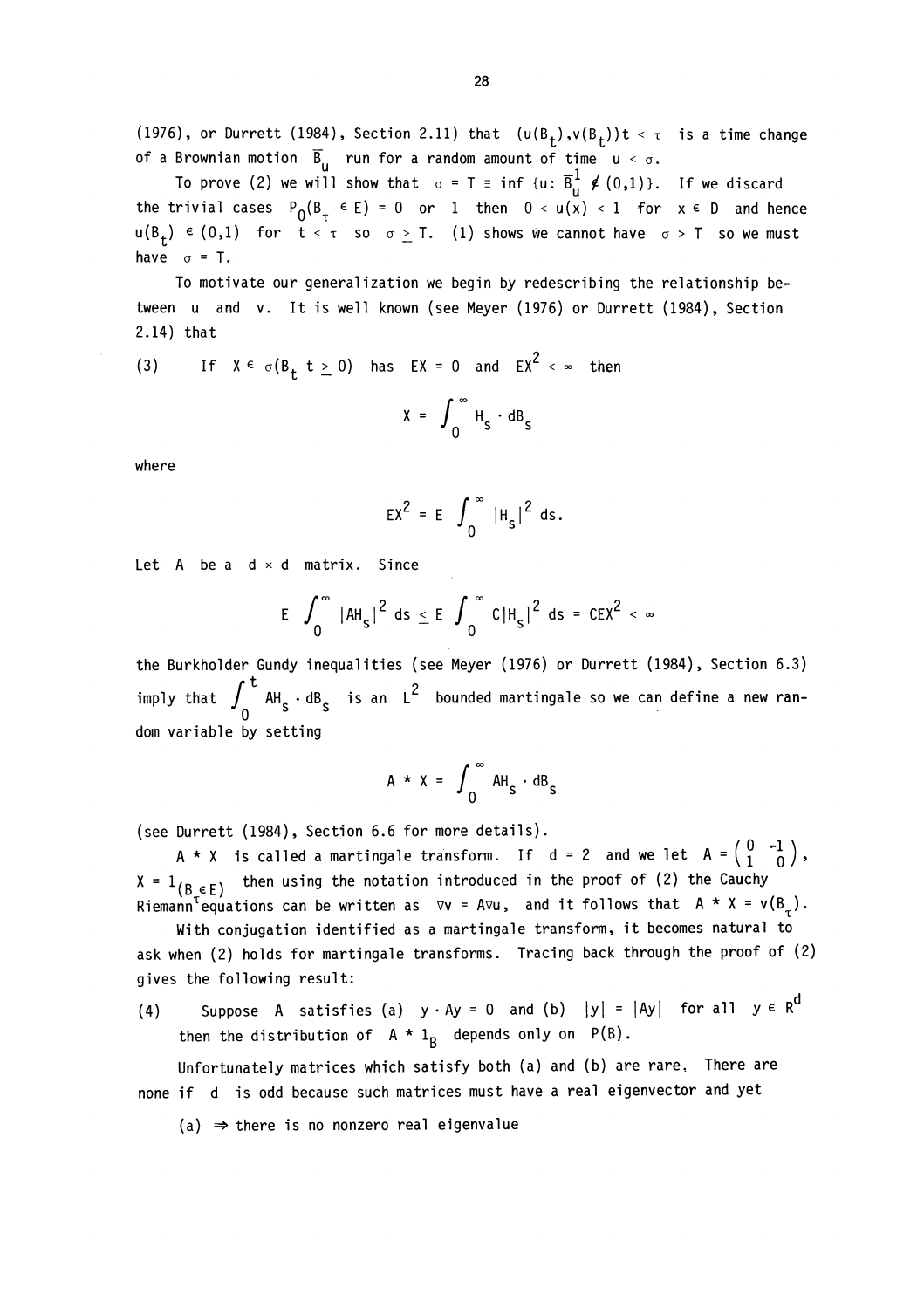(b)  $\Rightarrow$  A is invertible  $\Rightarrow$  0 is not an eigenvalue.

In even dimensions the situation is somewhat better but not much. It is easy to see that there are examples

(5) 
$$
\begin{pmatrix} 0 & 1 \\ -1 & 0 \end{pmatrix}
$$
,  $\begin{pmatrix} 0 & 1 & 0 & 0 \\ -1 & 0 & 0 & 0 \\ 0 & 0 & 0 & 1 \\ 0 & 0 & -1 & 0 \end{pmatrix}$  ...

and it is also easy to see that these are the only ones.

(6) Any matrix satisfying (4) can after a change of basis be written in the form given in (5).

Proof. Let x have norm 1 and let  $y = Ax$ . (a) and (b) imply  $x \cdot y = 0$  and  $|y| = 1$ . Using (a) twice more gives

$$
0 = (x + y) \cdot A(x + y) = y \cdot Ax + x \cdot Ay
$$

so

$$
x \cdot Ay = -y \cdot y = -1
$$

and since  $|Ay| = |y| = 1$  it follows that  $Ay = -x$ .

The last result shows that the behavior observed by Stein and Weiss is very rare among martingale transforms and in fact distinguishes "conjugation" and its generalizations to  $R^{2n}$  (the Hilbert transforms of Varopoulos (1980)) from the other martingale transforms. Faced with this situation, if we want to prove something for more general matrices we have to settle for something less than the conclusion of (4). The next result shows that we can weaken the condition on the matrices quite a bit without sacrificing too much in the conclusion,

(7) If A has no real eigenvalue then there are C and  $\gamma$  which depend on A and P(B) so that P (  $\sup_{t} |(A * 1_B)_t| > y$ )  $\geq Ce^{-\gamma y}$ 

Before proving this we would like to make two remarks which explain the condition and the conclusion.

1. The result is false if A has a real eigenvalue for if  $v$  R<sup>d</sup> is an associated real eigenvector and we

let 
$$
Y_t = I_2 + \int_0^t v \cdot dB_s
$$
  
let  $\sigma = \inf \{t: Y_t \notin (0,1)\}$   
and let  $X_t = Y_{t \wedge \sigma}$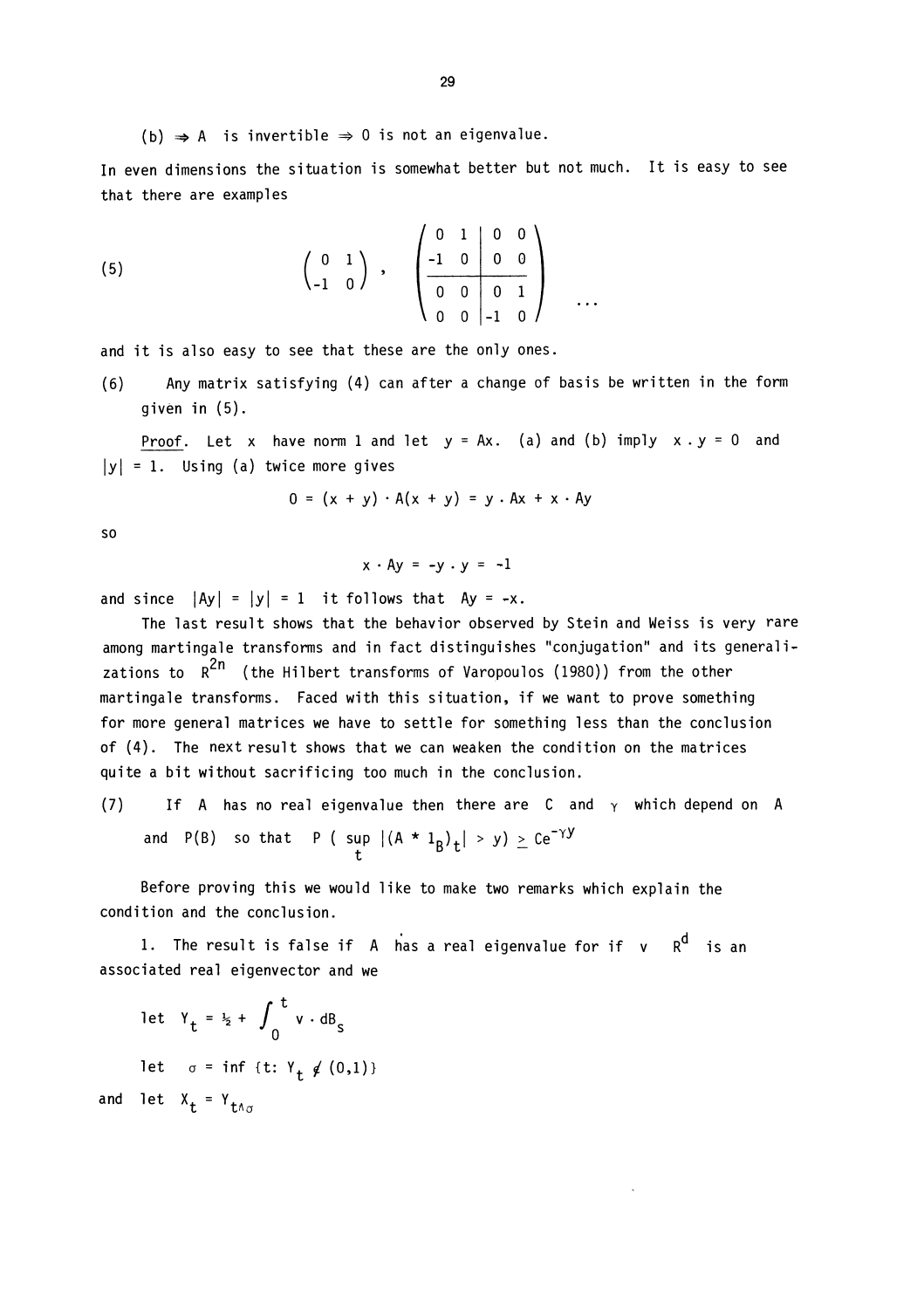then  $X_{\infty} = 1_{(\Upsilon_{\tau} = 1)}$  but

$$
(A * x) = \int_0^\sigma Av \cdot dB_s
$$
  
=  $\lambda \int_0^\sigma v \cdot dB_s = \lambda (Y_\sigma - Y_0)$ 

so A \* X is bounded.

2. Well known formulas for Brownian motion show that when  $A = \begin{pmatrix} 0 & -1 \\ 1 & 0 \end{pmatrix}$  the left hand side of (7) is  ${<}Ce^{-\gamma y}$  (here C, $\gamma$  (0, $\infty$ ) are constants whose values may change from line to line) and the John Nirenberg inequality (see Meyer (1976) or Durrett (1984), Section 7.6) implies that for any matrix A

$$
P\left(\begin{array}{c|c} \sup & (A * 1_B)_t \end{array}\right) > y) \leq Ce^{-\gamma y}
$$

where  $C_{,Y}$  depend only on A and P(B) so we cannot hope for a better lower bound.

Proof of (7). Let  $x = 1_B$ ,  $x_t = E(X | \exists_t)$ . We will prove (7) by showing that although  $(X_+, (A * X)_+)$  may not be a time change of Brownian motion, there is a part of A \* X which is independent of X and which is a time change of a Brownian mition run for an amount of time  $\geq \varepsilon$ T where T is the time defined in the proof of (2).

To isolate the part of  $A \times X$  we want, we introduce the following orthogonal decomposition of Ax

$$
Ax = C(x) x + F(x)
$$

where  $C(x)$  is a number and  $F(x) \in R^d$  has

$$
F(x) \cdot x + 0.
$$

It is easy to see that the last two equations specify  $C(x)$  and  $F(x)$  and we have  $|F(x)| < |Ax|$ . To prove (7) we need a bound in the other direction. To do this we observe that if A has no real eigenvalues then  $F(x) \neq 0$  for all  $x \neq 0$  and scaling implies that for  $y \neq 0$ 

$$
|F(y)| = |y| \left| F\left(\frac{y}{|y|}\right) \right|
$$

so we have

(8) 
$$
\inf_{y \neq 0} \frac{|F(y)|}{|y|} = \inf_{z, |z| = 1} |F(z)| > 0.
$$

With (8) established our next step is to decompose  $(A * x)_t$ . If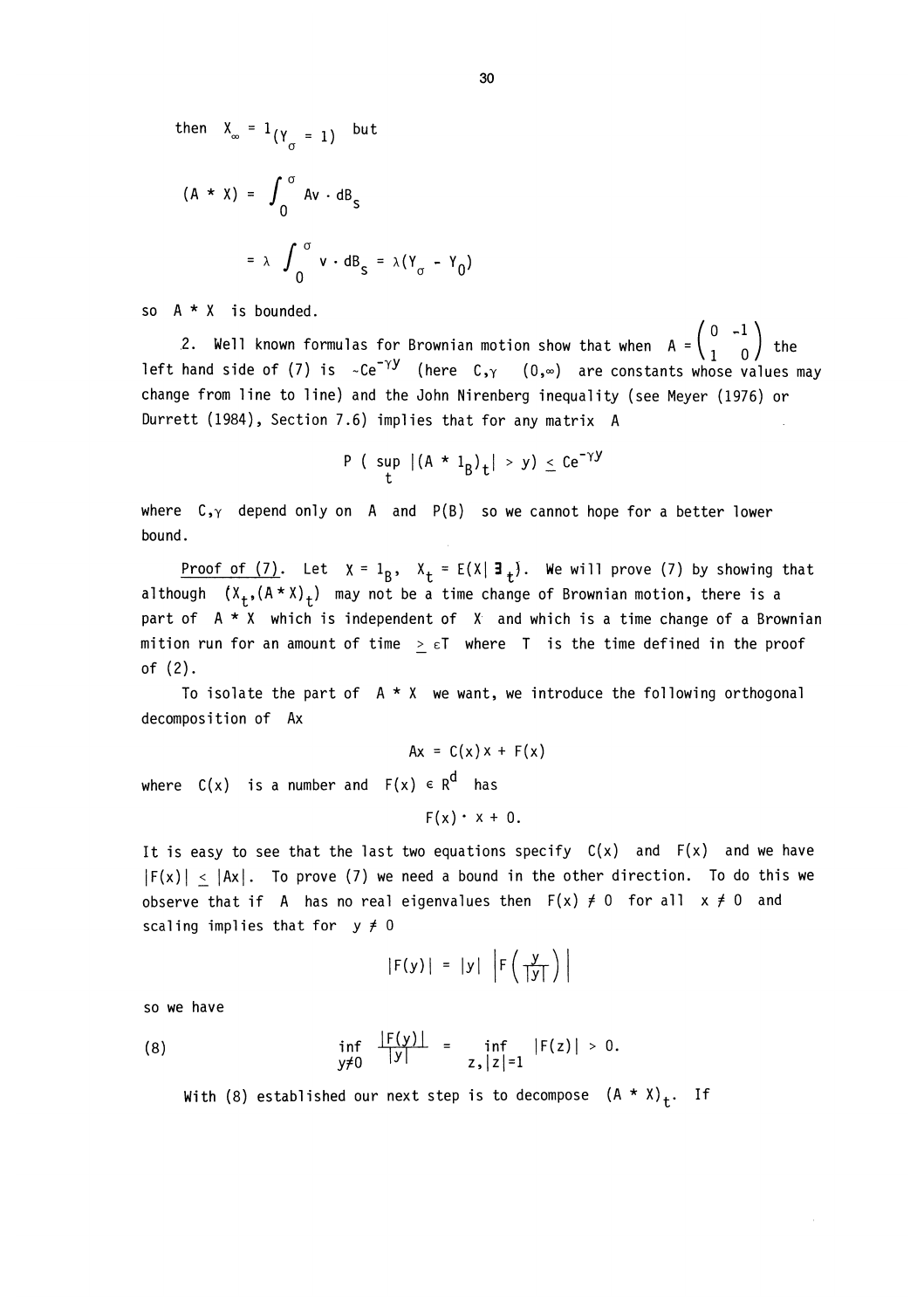$$
x_t = \int_0^t H_s \cdot dB_s
$$

then

$$
(A * x) = \int (AH_S) \cdot dB_S
$$

so we let

$$
Y_t = \int_0^t C(H_s)H_s \cdot dB_s
$$
  

$$
Z_t = \int_0^t F(H_s) \cdot dB_s.
$$

The formula for the covariance of two stochastic integrals (see Meyer (1976) or Durrett (1984) Chapter 2) implies

$$
\langle X, Z \rangle_t = \int_0^t F(H_s) \cdot H_s ds = 0
$$

and (8) tells us that

$$
\begin{aligned} \text{G2}_{t} &\equiv \text{G2}, \text{Z}_{t} = \int_{0}^{t} |F(H_{s})|^{2} \text{ ds} \\ &\geq \varepsilon^{2} \text{G2}_{t} \end{aligned}
$$

At this point we have found the part of  $A * X$  we referred to at the beginning of the proof. The next step is to show Z has the desired properties. To do this we let

$$
\gamma(u) = \inf \{t: \langle Z \rangle_t > u\}
$$
 for  $u < \langle Z \rangle_{\infty}$ 

and define

$$
W_{u} = \begin{cases} Z_{\gamma}(u) & u < 2\lambda_{\infty} \\ Z_{\infty} + \hat{B}_{u-2} & u \ge 2\lambda_{\infty} \end{cases}
$$

where  $\hat{B}$  is a one dimensional Brownian motion which is independent of the d-dimensional Brownian motion B. We have added  $\hat{B}$  after the end of Z so that the following holds.

(9) W is a Brownian motion which is independent of  $\sigma(X_t, t \ge 0)$ .

Proof. This is a consequence of a theorem of F. Knight (1971) but the proof is short so we will prove it. It is easy to check that  $W_{\text{u}} u \geq 0$  is a local martingale and W  $_{\text{u}}$  = u (for more details see Meyer (1976), or Durrett (1984)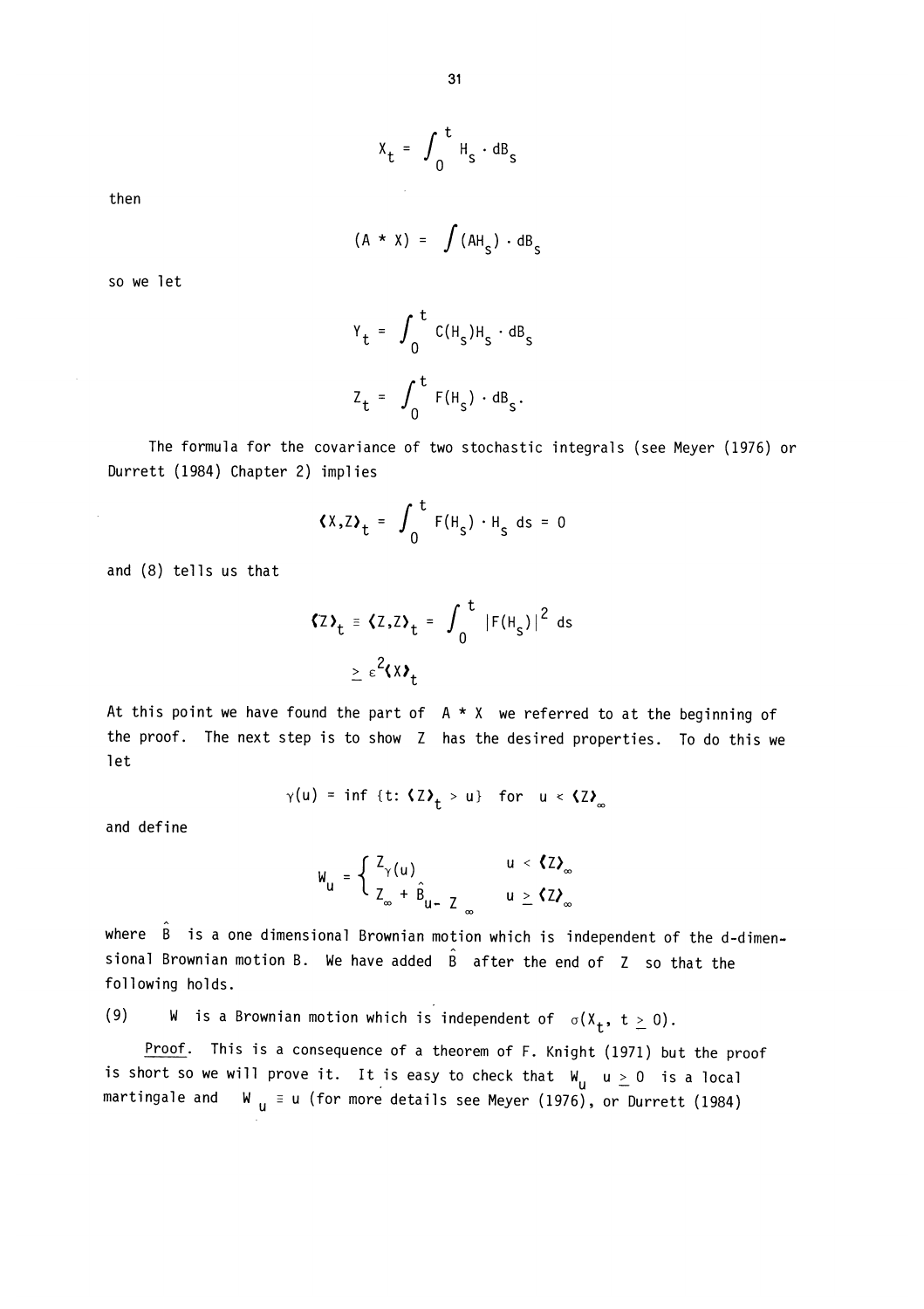Section 2.11) so it follows from Lévy's characterization that  $W_{11}$  is a Brownian motion. To check the independence

$$
U = \int f_S dX_S
$$

and let  $V = \int g_{\rm g} \, dW_{\rm g}$ 

be stochastic integrals with

$$
\int |f_{\mathsf{S}}|^2 \, \mathrm{d} \langle x \rangle_{\mathsf{S}}, \quad \int |g_{\mathsf{S}}|^2 \, \mathrm{d} s < \infty
$$

and  $g_c = 0$  for  $s \geq \langle Z \rangle_{\infty}$ . Unscrambling the definitions we see that

$$
\int f_{s} dx_{s} = \int (f_{s}H_{s}) \cdot dB_{s}
$$

and

$$
\int g_S dW_S = \int g_S dZ_{\gamma(S)}
$$
  
= 
$$
\int g(\langle Z \rangle_t) dZ_t
$$
  
= 
$$
\int g(\langle Z \rangle_s) F(H_S) \cdot dB_S,
$$

so it follows from the formula for the covariance of two stochastic integrals that

$$
EUV = E \int f_S g(\langle Z \rangle_S) H_S \cdot F(H_S) ds = 0.
$$

It is trivial that we have EUV = 0 if  $g_{\sf S}$  = 0 for  $\sf s\leq$  **(2)** so the last equality holds for any f,g which satisfy (\*) and hence for any V E  $t \geq 0$ )) and  $V \in L^2(\sigma(W_u: u \geq 0))$  which proves (9).

With (9) established the rest is simple but requires a little trickery.  $Z_t$ is a time change of  $W_{\text{U}}$  u <  $\langle Z \rangle_{\infty}$  and by (8)  $\langle Z \rangle_{\infty} \geq \epsilon^2 \langle X \rangle_{\infty}$  , so we have

$$
\sup_{t} |Z_t| \geq \sup_{u \leq \varepsilon} 2\|u\|_{\mathcal{U}}\|v_{u}\|.
$$

where  $\left\langle \lambda\right\rangle_{\infty}\in\sigma(X_{\textbf{t}}\colon\thinspace\textrm{t}\geq0)$  is independent of W. To get a lower bound on  $\sup_{\bf t}$   $|($ A \* X $){\bf _t}|$  find the first point  ${\bf u_0} \leq \varepsilon$  (X ${\bf \lambda_{\infty}^{*}}$  where the sup on the right occurs. If we let  $\rm t^{-1}_{0}$  =  $\gamma(\rm u^{-1}_{0})$  (which is finite since  $\rm u^{-1}_{0}$   $\leq$   $\epsilon$   $\rm t^{2/3}_{0}$   $\leq$   $\rm t^{2/3}_{0}$  then

$$
(A * x)t0 = Yt0 + ZY(u0).
$$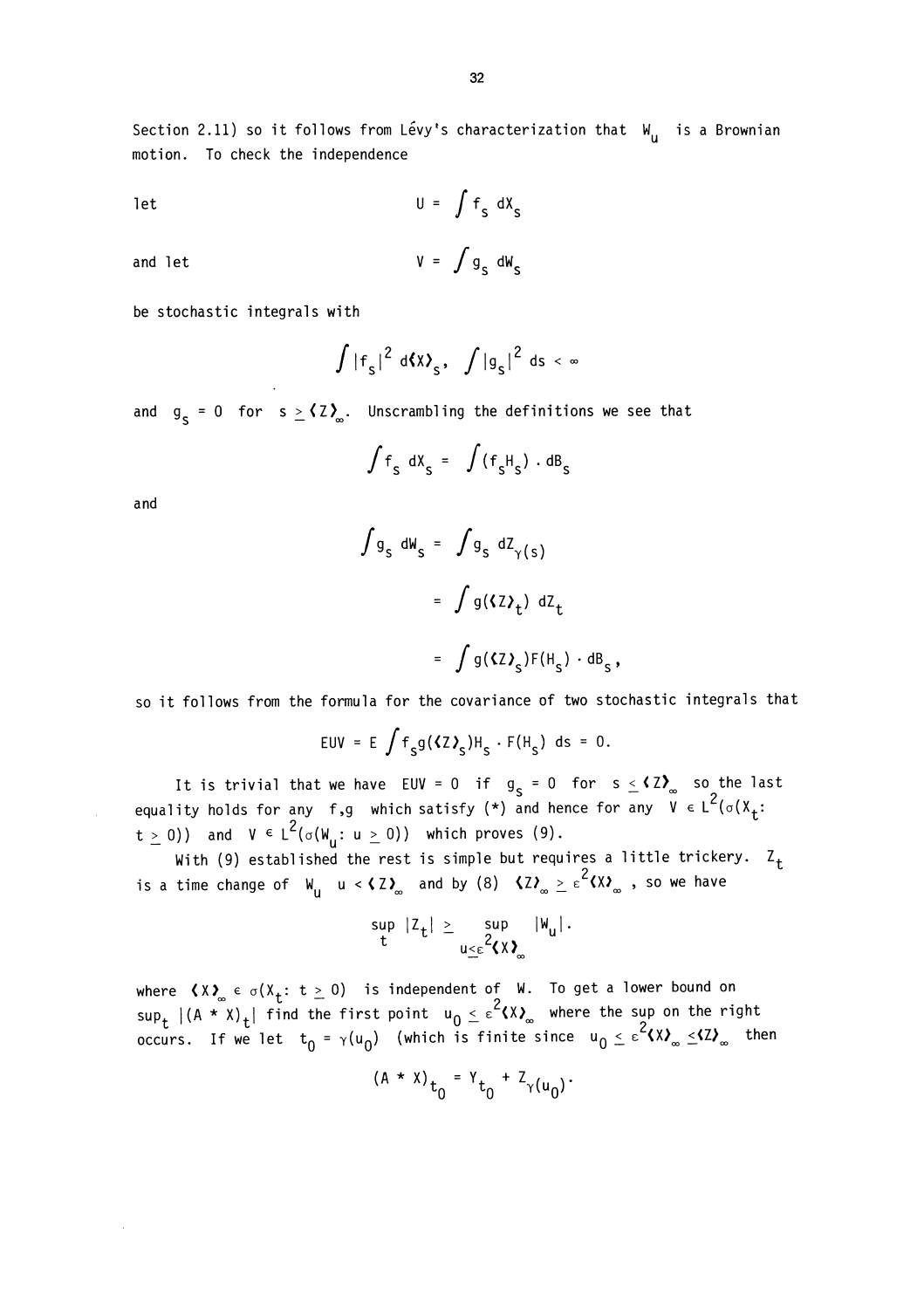At this point we could get unlucky and  $Y_{t_0}$  could cancel  $Z_{\gamma(u_0)}$ , but the sign of ) is independent of the sign of  $\begin{bmatrix} t_0 & 0 \end{bmatrix}$  at least  $\frac{1}{2}$  of the time  $\begin{bmatrix} t_0 & 0 \end{bmatrix}$ make  $|(A * x)|_{t_0}| \geq |z_{\gamma(u_0)}|$  and it follows that

$$
P(|(A * X)_{t_0}| > y) \ge \frac{1}{2}P(\sup_{u \le \epsilon^2 \langle X \rangle_{\infty}} |W_u| > y)
$$

To compute the quantity on the right hand side and complete the proof of (8) we observe that since  $X_{\infty}$  is independent of  $W_{\infty}$ 

$$
\begin{array}{c}\n\sup \quad |W_u| \stackrel{d}{=} \varepsilon \quad \sup \quad |W_u| \\
u \leq \varepsilon^2 \langle X \rangle_{\infty} \qquad \qquad u \leq \langle X \rangle_{\infty}\n\end{array}
$$

and the distribution of the right hand side is given in Remark 2.

Having proved (7) for one matrix, it is natural, especially if you have heard of Janson's (1977) theorem (see e.g. Durrett (1984), Section 6.7.), to ask what happens if we have a family of matrices without a common real eigenvector. The answer is just what you should expect:

(10) If  $A^1$ , ...,  $A^m$  are matrices without a common real eigenvector then there are constants C and  $\gamma$  which only depend on P(B) (and the matrices) so that

$$
\mathsf{P}(\sup_{i} \sup_{t} |(A^{i} \star 1_{B})_{t}| y) \geq C e^{-\gamma y}
$$

Since this is a rather straightforward generalization of (7) we will explain why we want to prove this before we describe how to do it. In our discussion of (4) above we observed that if d is odd then A must have a real eigenvector, so the hypothesis of (7) cannot be satisfied in this case. With the matrices of (5) in mind you might realize that in the first nontrivial case  $(d = 3)$  it is easy to write down two matrices which have no common real eigenvector

$$
A_1 = \begin{pmatrix} 0 & 1 & 0 \\ -1 & 0 & 0 \\ 0 & 0 & 0 \end{pmatrix} \qquad A_2 = \begin{pmatrix} 0 & 0 & 1 \\ 0 & 0 & 0 \\ -1 & 0 & 0 \end{pmatrix}
$$

Congratulations, you have just (re)discovered the Riesz transforms. Gundy and Varopolous (1979) (and later by a different method Gundy and Silverstein (1982)) have shown that if we define a process  $W_t$  - $\infty < t \leq 0$  in  $H = R^n \times (0, \infty)$  which is a Brownian motion which "starts at time  $-\infty$  from Lebesgue measure on  $R^n \times {\{\infty\}}$ and exits H at time 0," then the Reisz transforms are related to martingale transforms of W.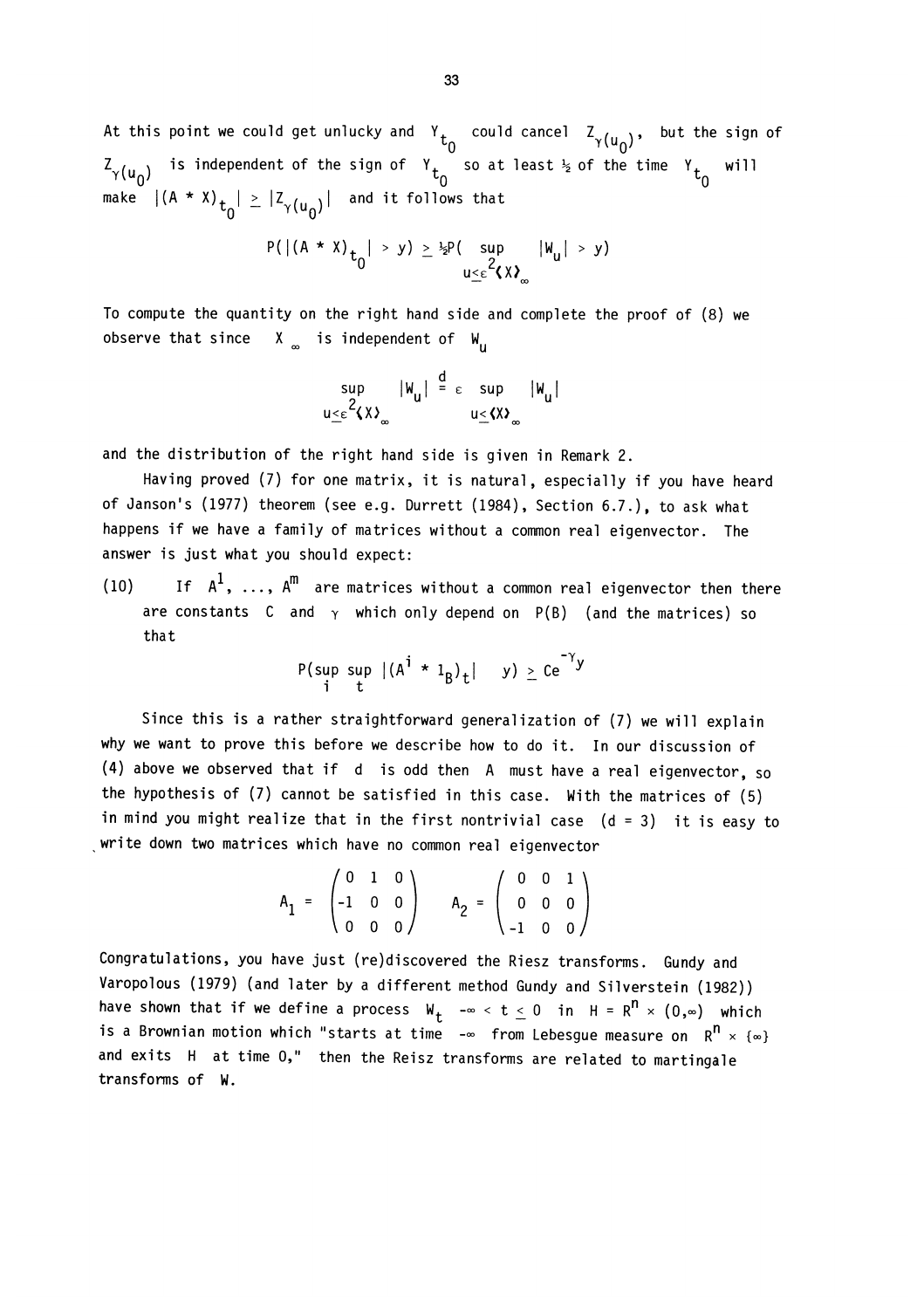To explain the relationship we need some notation. Let f be a function on  $\partial H$  which is in  $L^2$  and let

$$
u(z) = E_{z}f(B_{\tau})
$$

where  $\tau = \inf\{t: B_t \notin H\}$ . If we let  $A^{\dagger}$  be the matrix which has

$$
A_{jk}^{i} = \begin{cases} 1 & j = 1 \quad k = i \\ -1 & j = i \quad k = 1 \\ 0 & \text{otherwise} \end{cases}
$$

then the ith Riesz transform may be written as

$$
R_{\mathbf{i}}f(w_0) = E\left(\int_{-\infty}^{0} A^{\mathbf{i}}v_{\mathbf{u}}(w_{\mathbf{s}}) \cdot dw_{\mathbf{s}} | w_0\right).
$$

Since the Riesz transforms are (for the theory of Hardy spaces at least) the appropriate generalization to H of conjugation in D, it is natural to ask if

$$
|\{x: \sup_{i} R_{i}1_{B}(x,0) > \lambda\}| \geq C e^{-\gamma\lambda}
$$

where C and  $\gamma$  are constants which depend only on |B|. (10) shows that the analogous result is true for martingale transforms and that the stochastic integral in (11) is unbounded. Unfortunately the conditional expectation might convert the integral into a bounded function so we have not been able to use this to solve the (still open) question posed above.

Proof. For simplicity, we will give the proof only for  $m = 2$ . The reader can obtain a proof of the general result by changing 2 to m and inserting ... at appropriate points. As in the proof of (7) we begin by introducing orthogonal decompositions

$$
A^{1}x = c^{1}(x)x + F^{1}(x)
$$
  

$$
A^{2}x = c_{0}^{2}(x)x + c_{1}^{2}(x)F^{1}(x) + F^{2}(x)
$$

where  $F^{\perp}(x) \cdot x = 0$  i=1,2 and  $F^{\perp}(x) \cdot F^{\perp}(x) = 0.$ Now if  $A^{\mathsf{L}}$  and  $A^{\mathsf{L}}$  have no common real eigenvector then

$$
\{F^{1}(x) = 0\} \cap \{c_{1}^{2}(x)F^{1}(x) + F^{2}(x) = 0\} = \emptyset
$$

i.e.  $\{F^1(x) = 0\}$  N  $\{F^2(x) = 0\}$  =  $\emptyset$  and repeating the proof of (8) shows

(11) 
$$
\inf_{x\neq 0} \frac{|F^1(x) + F^2(x)|}{|x|} \equiv \epsilon > 0.
$$

The next step is the decompose the  $(A^{1} * x)_{t}$  and time change some of the pieces to produce independent Brownian motions.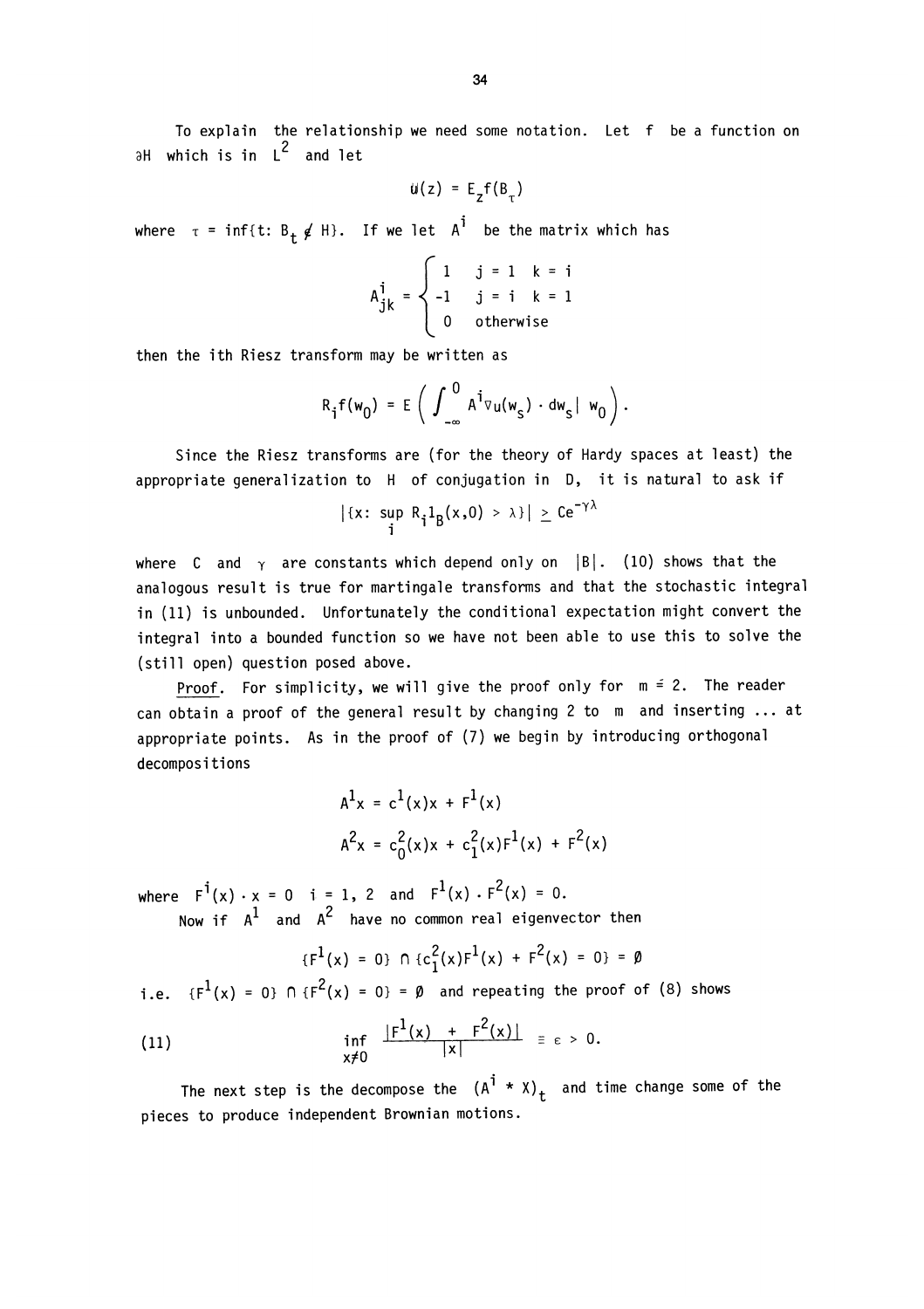Let 
$$
Z_t^i = \int_0^t F^i(B_s) \cdot dB_s
$$
  
let  $Y_t^i = (A^i \cdot X)_t - Z_t^i$   
let  $\gamma_i(u) = inf\{t: \langle Z \rangle_t > u\}$ 

and let

$$
w_{u}^{i} = \begin{cases} z_{\gamma_{i}}^{i}(u) & u < \zeta z^{i} \rangle_{\infty} \\ z_{\infty}^{i} + \hat{B}_{u - \zeta Z}^{i} i_{\gamma_{\infty}} & u \ge \zeta z^{i} \rangle_{\infty} \end{cases}
$$

where  $\hat{B}^1$  and  $\hat{B}^2$  are independent Brownian motions which are independent of B.

A simple generalization of (9) (or invoking Knight's theorem) implies that  $\mathsf{W}_{\mathsf{u}}^-$  are independent Brownian motions which are independent of  $\sigma(x_{\bf t}:$  t  $\geq 0)$  -and (11) implies that  $\left\langle Z_{\cdot}^{*}\right\rangle_{\infty}$  +  $\left\langle Z_{\cdot}^{*}\right\rangle_{\infty}\geq\varepsilon$   $\left\langle \chi\right\rangle_{\infty}$  -so now we can complete the proof almost as before.

Let  $j = \inf\{i : \langle \overline{z}^i \rangle \rightarrow \epsilon^2/2 \langle \overline{X} \rangle \}$ 

Let  $u_0$  be the first point at which

$$
\sup_{u \leq (\epsilon^2/2) \langle X \rangle_{\infty}} |w_u^j| \quad \text{is attained.}
$$

Let  $t_0 = \gamma^{j}(u_0)$ 

$$
(A^{j} \cdot X)_{t_0} = Y^{j}_{t_0} + Z^{j}_{y^{j}(u_0)}
$$

and again the signs of the two terms on the right are independent so

$$
P(|(A^{j} \star X)_{t_0}| > y) \geq \frac{1}{2}P(\sup_{u \leq (\epsilon^2/2) \langle X \rangle_{\infty}} |w_u^j| > y)
$$

proving the desired result.

#### **REFERENCES**

- Chung, K. L. (1982) Lectures From Markov Processes To Brownian Motion, Springer<br>Verlag, New York.
- Davis, B. (1973) On the distribution of conjugate functions of nonnegative measures. Duke Math. J. 40, 695-700.
- Durrett, R. (1984) Brownian Motion And Martingales In Analysis, Wadsworth,<br>Belmont, CA (to appear May 1984).